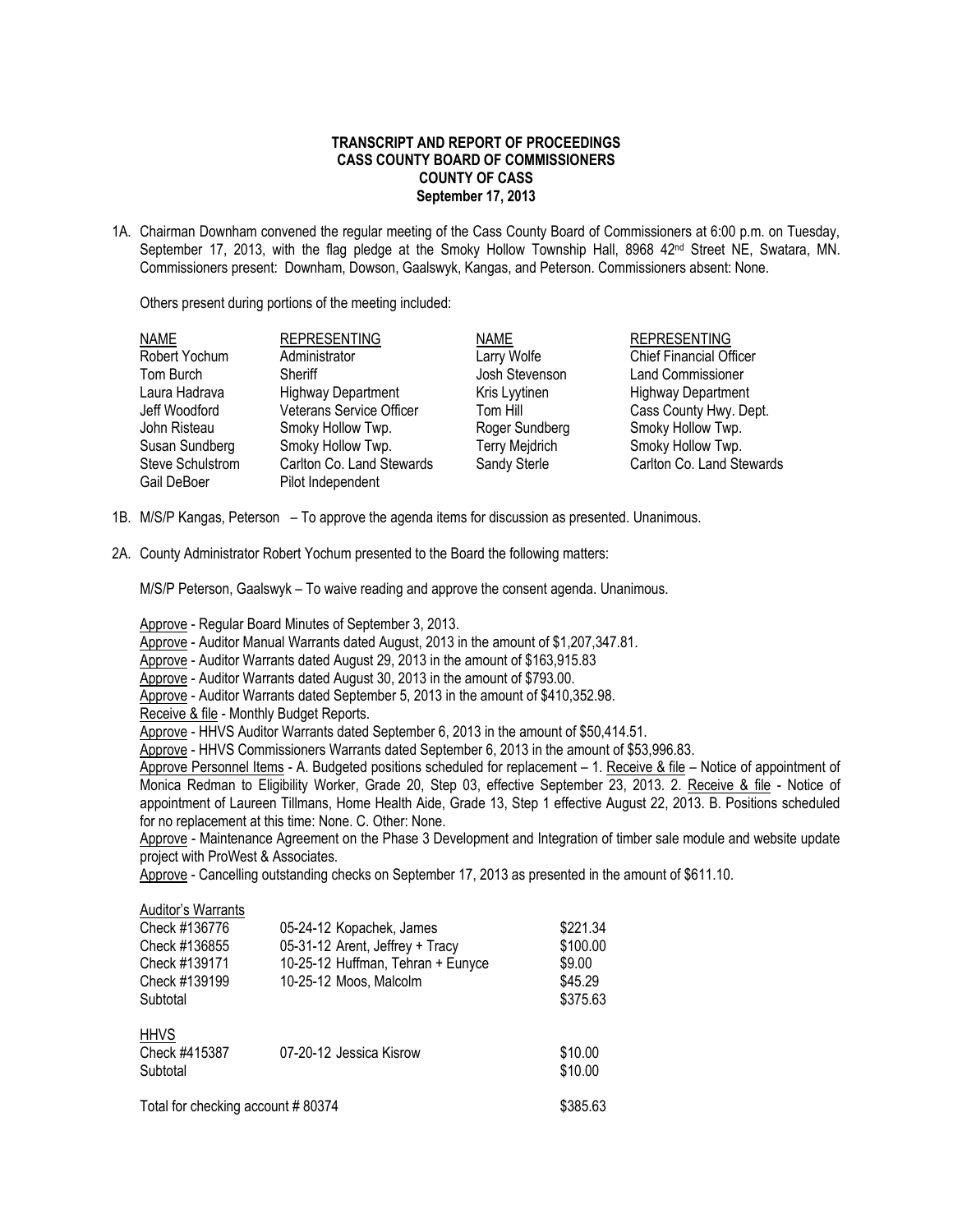| Over- Remittance Account                       |                                   |          |  |  |
|------------------------------------------------|-----------------------------------|----------|--|--|
| Check #18961                                   | 08-24-12 Title Recording Services | \$2.00   |  |  |
| Total amount for Account #80408                |                                   | \$2.00   |  |  |
| Sheriff's Trust Account<br>25 checks from 2012 |                                   | \$223.47 |  |  |
| Total for Account #314658                      |                                   |          |  |  |
| Grand total of 2012 outstanding checks:        |                                   |          |  |  |

Receive & file - Auditor -Treasurer's Interest Income Report for August 2013. Receive & file - August 2013 Cass County EDC Activity Report.

Refer - City of Longville correspondence regarding future C.R. #7 reconstruction to the Cass County Highway Department. Receive & file - 2013 Cass County auction distribution of \$18,314.00 (before expenses).

Approve - Resolution No 42-13 that requests an update to the 2009 Cass County Local Comprehensive Water Plan. Commissioner Kangas offered Resolution No. 42-13 and moved its adoption, Commissioner Gaalswyk seconded:

PROCESS TO UPDATE THE 2009 CASS COUNTY LOCAL COMPREHENSIVE WATER PLAN

WHEREAS, Minnesota Statutes, Chapter 103B.301-355, Comprehensive Local Water Management Act, authorizes Minnesota Counties to develop and implement a local water management plan, and

WHEREAS, the Act requires that a county update and revise their local water management plan on a periodic basis, and

WHEREAS, the Act encourages that a county coordinate its planning with contiguous counties, and solicit input from local governmental units and state review agencies, and

WHEREAS, the Act requires that plans and official controls of other local governmental units be consistent with the local water management plan, and

WHEREAS, CASS County has determined that the revision and continued implementation of a local water management plan will help promote the health and welfare of the citizens of CASS County.

NOW,THEREFORE, BE IT RESOLVED that the CASS County Board of Commissioners resolves to revise and update its current local water management plan.

BE IT FURTHER RESOLVED that CASS County will coordinate its efforts in the revision and update of its plan with all local units of government within the county and the state review agencies and will incorporate, where appropriate, any existing plans and rules which have been developed and adopted by watershed districts having jurisdiction wholly or partly within CASS County into its local water management plan.

BE IT FURTHER RESOLVED that the CASS County Board of Commissioners delegates to the CASS County Environmental Services Department the responsibility of coordinating, assembling, writing and implementing the revised local water management plan, pursuant to M.S. 103B.301-355, with final approval remaining with the County Board.

Resolution No. 42-13 was adopted by majority vote: Ayes: Downham, Dowson, Gaalswyk, Kangas, Peterson. Nays: None.

Approve - 2013 outsourcing printing and mailing of proposed Truth-In-Taxation Notices to Impact Proven Solutions in the amount of \$16,379.00.

Approve - Contract amendment #1 with MN Land Trust to extend termination and reimbursements to June 30, 2014, amount not to exceed \$30,000.00.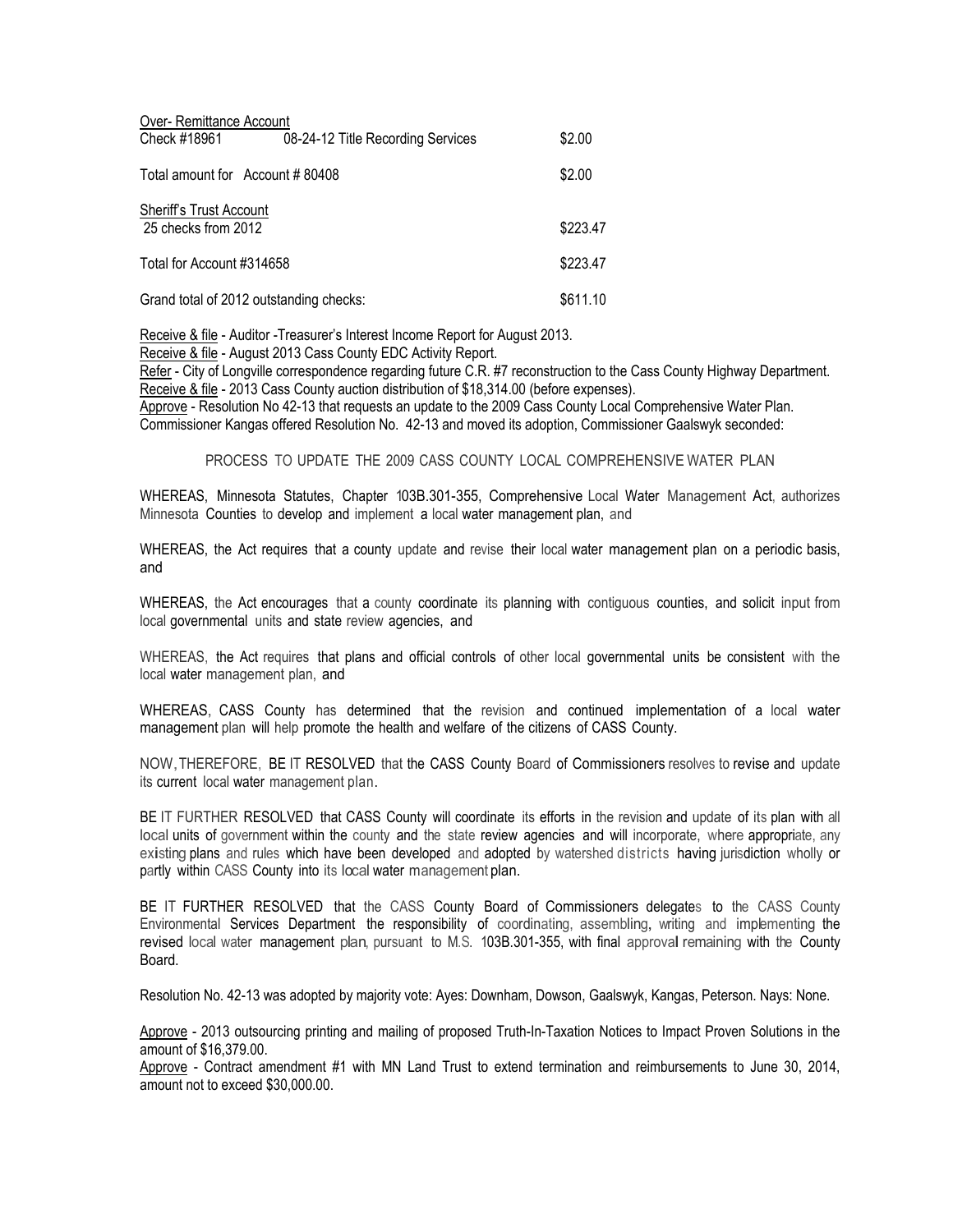Approve - Issuance of check to Jason Osberg in the stated amount of \$266.00 previously cancelled by board action of Sept. 7, 2010.

Authorize Chairman Downham (Commissioner Dowson as alternate) to be the Board representative at FY2012 State Auditor Exit Interview tentatively scheduled for Friday, September 20, 2013.

2B. County Administrator Yochum summarized a meeting of the County Board's Leech Lake Band Liaison Committee (Commissioners Downham, and Dowson) held on Tuesday, September 3, 2013 at the Leech Lake Band Division of Resource Management. County staff in attendance included County Administrator Yochum and ESD Director John Ringle. Leech Lake Band of Ojibwe staff included Levi Brown, Rich Robinson, Steven Howard, Curtis Buckanaga, and Gordon Headbird. The purpose of the meeting was to discuss recent fee to trust applications for the Holter/World of Christmas property and Antler's Ridge property. The County Board members also reaffirmed their interest in joint meetings with the Tribal Council including sharing legislative agendas such as recent changes to Federal Forest Highway funding.

M/S/P Downham, Dowson – To authorize County staff to draft a memorandum with the Leech Lake Band staff to provide a method to address planning issues on Shingobee Island, to authorize County staff to draft a memorandum with the Leech Lake Band staff to provide a method to consider future fee to trust applications, and further to withdraw County objections to the two pending fee to trust applications: Holter/World of Christmas property (Government Lot 5, Section 2, Township 141 North, Range 31 West, Shingobee Township, 5<sup>th</sup> Principal Meridian), and Antlers Ridge property (Parcel ID #38-125-4201-Unplatted Part of Govt Lot 4 & NE SE in Shingobee Township and Parcel ID #45-130-2300-Govt Lot 3 less N250 ft.in Turtle Lake Township). Unanimous.

2C. Administrator Yochum reported back on a request by property owner Paul Liemandt at the August 20, 2013 Board meeting regarding nuisance abatement of abandoned and dilapidated mobile homes near his property on North River Road SW in Barclay Township. Mr. Yochum reviewed related land use regulations and public nuisance laws. The Sheriff's Office, Land Department, and Environmental Services Department each confirmed related contact. Staff reported that contact has been made with one of the two owners and that the focus has been voluntary compliance.

M/S/P Kangas, Gaalswyk – To receive and file the report regarding nuisance abatement of mobile homes on North River Road SW in Barclay Township. Unanimous.

3A. Chief Financial Officer Larry Wolfe presented the 2012 Management's Discussion and Analysis which is a narrative overview of Cass County's financial activities for the fiscal year ended on December 31, 2012. Mr. Wolfe presented financial highlights including assets of Cass County exceeded its liabilities on December 31, 2012, by \$173,409,499 (net position), of that amount, \$41,734,254 (unrestricted net position) may be used to meet the government's ongoing obligations to citizens and creditors. Mr. Wolfe informed the Board as of the close of 2012; Cass County's governmental funds reported combined ending fund balances of \$61,876,208, an increase of \$1,831,786 in comparison with 2011. Of this balance amount, \$9,791,804 was unassigned by Cass County, and thus available for spending at the government's discretion. In conclusion Mr. Wolfe added that Cass County had no debt during 2012.

M/S/P Dowson, Peterson – To receive & file the 2012 Management's Discussion and Analysis as presented. Unanimous.

- 3B. Mr. Wolfe explained the status of easements granted to Cass County at Ah Gwah Ching. Three types of easements were approved by the State and County in the sale documents to Cass County: utility easements that are perpetual, trail and recreation easements that will expire on December 31, 2016, and view easements that will expire on December 31, 2025. Mr. Wolfe reported that County staff had inquired with DNR the process to amend the existing easements due to no development scheduled in the County Capital Plan for the next five years. DNR staff has indicated that the County would need to utilize the DNR new easement process rather than amending the sale documents. The Board also discussed possible legislation to amend the easements. No action taken at this time.
- 3C. Mr. Wolfe explained that Shingobee Township has a use permit for the Shingobee Bike Trail to cross County fee owned land at Ah Gwah Ching. The permit does not constitute a perpetual easement and therefore potential conflicts could arise with underlying fee owners in the event of a sale.

M/S/P Peterson, Kangas – To appoint Commissioner Dowson and Chief Financial Officer Larry Wolfe to meet with Shingobee Township and the Shingobee Bike Trail Committee to discuss alternatives and report back to the Board. Unanimous.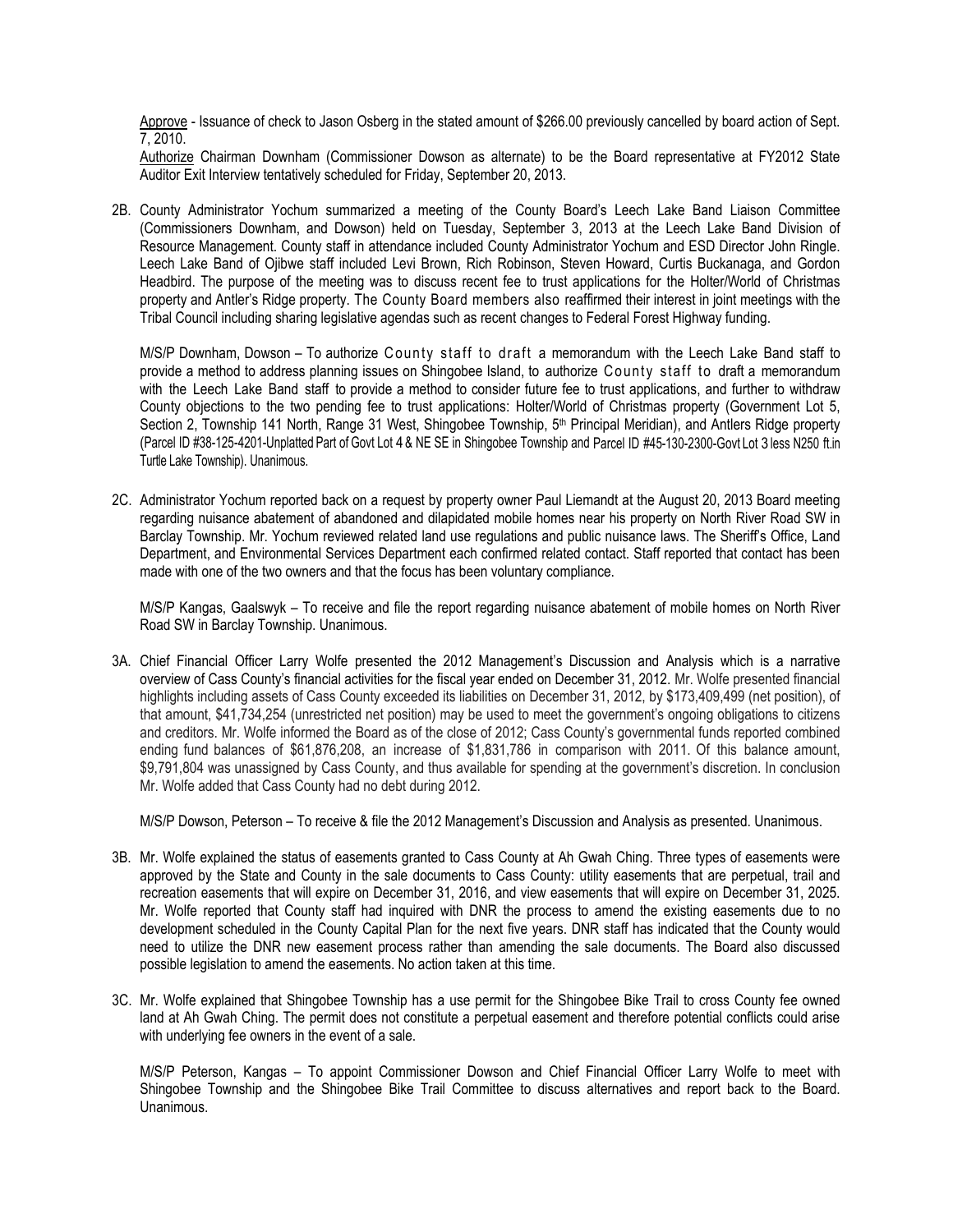4A. Land Commissioner Josh Stevenson summarized the September 9, 2013 Ad-Hoc Committee (Commissioners Kangas and Peterson) meeting with Enbridge Pipeline representatives. Also in attendance were Hubbard County Commissioner Matt Dotta, Hubbard County Commissioner Kathy Grell, and Cass County staff Josh Stevenson, John Ringle, Sharon Anderson and Robert Yochum. The purpose of the meeting was a briefing by Enbridge on the proposed Sandpiper pipe line project. Items discussed included alignment options, public utility filings, land owner notifications, related County policies, and a request by Carlton County to submit a letter of support for the Soo Line route. The Board emphasized the need for Enbridge to communicate with the Townships as the process evolves.

M/S/P Dowson, Kangas – To respectfully decline endorsing any pipe line route and report the same to Carlton County and Enbridge Energy, LLC. Unanimous.

4B. Mr. Stevenson reported on a Sappi Paper Facility tour in Cloquet attended by Land Department staff, Commissioners Gaalswyk and Peterson, and a representative from Congressman Richard Nolan's Office. The tour took place on Tuesday September 10, 2013. Staff from the mill provided information on the recent investment of \$170 million to produce cellulose. A summary of the products that can be produced from this new process was provided (clothing, pharmaceuticals, yogurt, etc.). Present plant volume is approximately 2,000 cords of wood delivered by 250 trucks a day.

M/S/P Peterson, Kangas – To accept the report, and thank the Sappi Paper staff for the facility tour and support of Cass County forest products. Unanimous.

5A. Construction/Design Engineer Laura Hadrava discussed the outcome of consultant interviews for planning/preliminary design for reconstruction of a portion of CSAH #77 (three miles in the City of Lake Shore). Ms. Hadrava explained that an interview team consisting of Engineer Enblom, Laura Hadrava, Commissioner Gaalswyk, Administrator Yochum, Mayor John Terwillinger, and City Administrator Terri Hastings recommend WSB & Associates after conducting six qualification interviews.

M/S/P Gaalswyk, Kangas – To authorize Highway Department staff to negotiate contract terms with WSB & Associates for planning/preliminary design for reconstruction of a portion of CSAH #77 (three miles in the City of Lake Shore) and report the same to the full Board. Unanimous.

5B. Ms. Hadrava discussed changes made to the forest highway program funding and possible affects to Cass County. Engineer Hadrava presented Resolution No. 43-13 that supports legislation to reestablish the original funding program for the National Forest Highway System.

Commissioner Kangas offered Resolution No. 43-13 and moved its adoption, Commissioner Peterson seconded:

Whereas, in 1982 a system of highways within the borders of the Chippewa and Superior National Forests was designated to enhance local, regional, and national benefits by providing for the construction and maintenance of forest highways which serve the National Forest System and its renewable resources.

Whereas, this system of highways lie within Cass, Itasca and Beltrami Counties on the Chippewa National Forest and within St. Louis, Lake and Cook Counties on the Superior National Forest, encompassing over 1200 miles of roads serving the National Forests and the residing Counties.

Whereas, from inception of this system to 2012, this system was supported through program specific Federal Highway Transportation funds which were allocated through the State Department of Transportation where the forest resides. The last annual allocation to Minnesota was \$2.4 million.

Whereas, in 2012 criteria was adopted under the recent Federal Transportation Bill, MAP21, where the funding for this program was redesginated to be included in a broader Public Lands category highway system.

Whereas, this new system of Public Lands highways encompasses forty five (45) Minnesota Counties. The current annual funding allocation through MAP 21 for this program is \$1.2 million.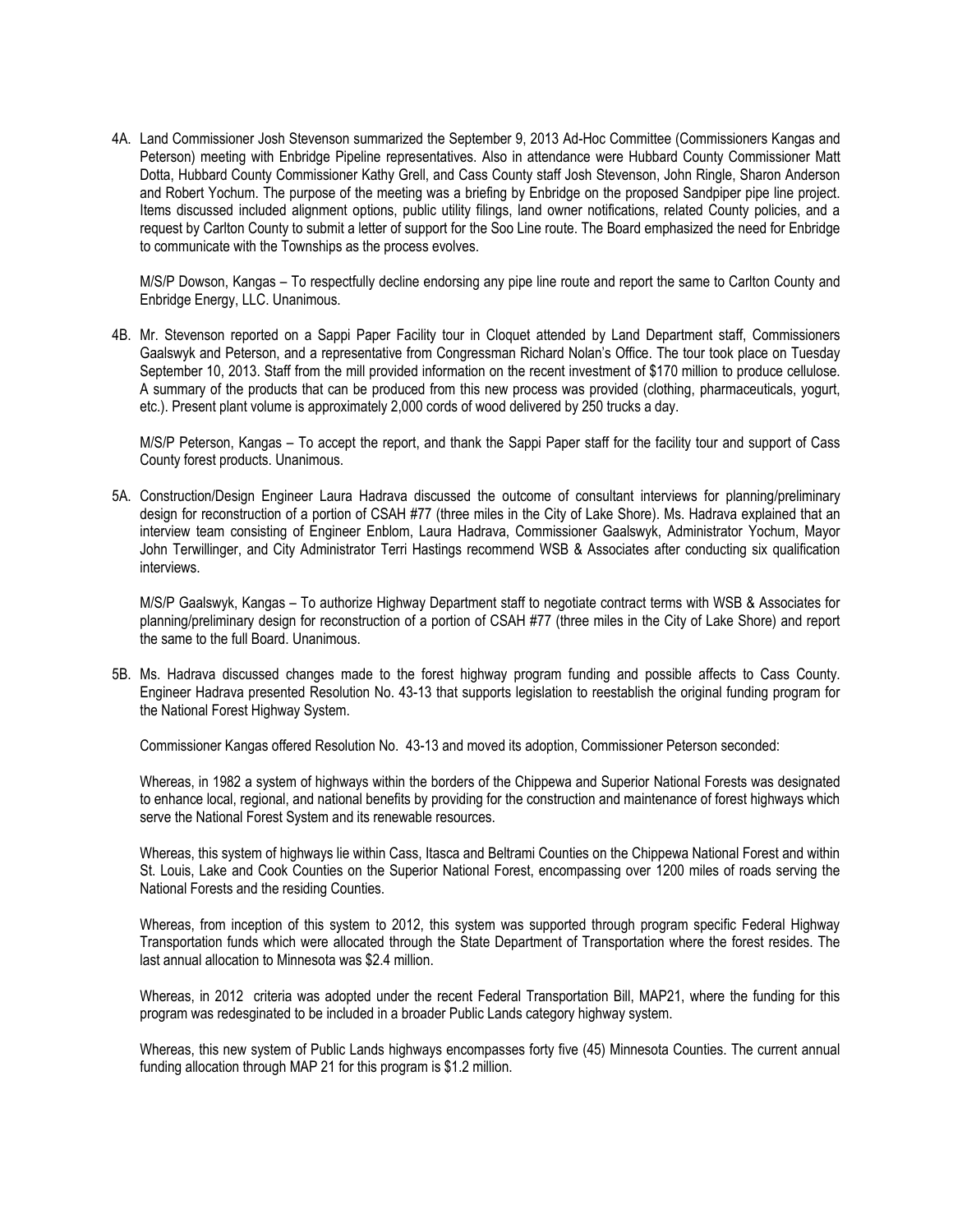Whereas, the original Forest Highway System and it's funding, along with local support from the Counties, served the original intended Public purpose well, and

Whereas, the new system of Public Lands Highways, with its expansion of eligible roads and reduced funding will create deficiencies in the original highway system serving the National Forests in Minnesota.

Now, Therefore, Let It Be Resolved that the Cass County Board of Commissioners would support legislation reestablishing the original funding program for the National Forest Highway System.

Resolution No. 43-13 was adopted by majority vote: Ayes: Downham, Dowson, Gaalswyk, Kangas, Peterson. Nays: None.

5C. Ms. Hadrava reviewed the County highway bridge replacement priority list (Resolution 36-10) and requested an updated list by presenting Resolution No. 44-13.

Commissioner Kangas offered Resolution No. 44-13 and moved its adoption, Commissioner Gaaslwyk seconded:

PURSUANT to the procedures outlined in Minnesota Department of Transportation Technical Memorandum No. 85-7-SA-1 (April 5, 1985), regarding application for grants for Bridge Replacement projects on County Highways, Township Roads, and City Streets, the following priority lists are hereby established, revising all previously established priority lists.

| County State Aid Highways | Bridge No. | <b>Sufficiency Rating</b> |
|---------------------------|------------|---------------------------|
| CSAH 1                    | 7223       | 69.9                      |
| CSAH <sub>1</sub>         | 7171       | 79.4                      |
| CSAH <sub>1</sub>         | 88229      | 88.1                      |
| CSAH 25                   | 5711       | 27.5                      |
| CSAH <sub>53</sub>        | 7432       | 75.2                      |
| <b>County Highways</b>    | Bridge No. | <b>Sufficiency Rating</b> |
| C.R. 103                  | 88243      | 46.3                      |
| C.R. 107                  | 88245      | 65.8                      |
| C.R. 161                  | 1660       | 75.7                      |
| Township Roads            | Bridge No. | <b>Sufficiency Rating</b> |
| Wabedo Twp.               | L5880      | 63.3                      |
| <b>City Streets</b>       | Bridge No. | <b>Sufficiency Rating</b> |
| Lake Shore                | L5920      | 22.0                      |
| East Gull Lake            | 7435       | 61.8                      |
|                           |            |                           |

Resolution No. 44-13 was adopted by majority vote: Ayes: Downham, Dowson, Gaalswyk, Kangas, Peterson. Nays: None.

5D. Assistant County Engineer Kris Lyytinen requested approval to advertise for competitive quotes for highway maintenance shop improvements including floor repairs, floor coatings, furnace replacements, and lighting upgrades at the Cass Lake, Hackensack, Longville, Pillager, and Pine River locations with an estimated cost of improvements to be \$172,500.00. Mr. Lyytinen explained that Field Services Manager Tom Hill would be the project manager for the Highway Department. By consensus, the Board requested that project manager Mark Beard assist Mr. Hill in defining the scope and obtaining competitive pricing for possible repairs to the maintenance shops.

M/S/P Peterson, Dowson – To authorize obtaining competitive quotes for subsequent review by the Board for highway maintenance shop improvements including floor repairs, floor coatings, furnace replacements, and lighting upgrades at the Cass Lake, Hackensack, Longville, Pillager, and Pine River locations. Unanimous.

6A. Veterans Service Officer Jeff Woodford reported on the Veterans Transportation Program as well as the telephone, personal contacts, and new clients with veterans during the month August 2013. No action necessary.